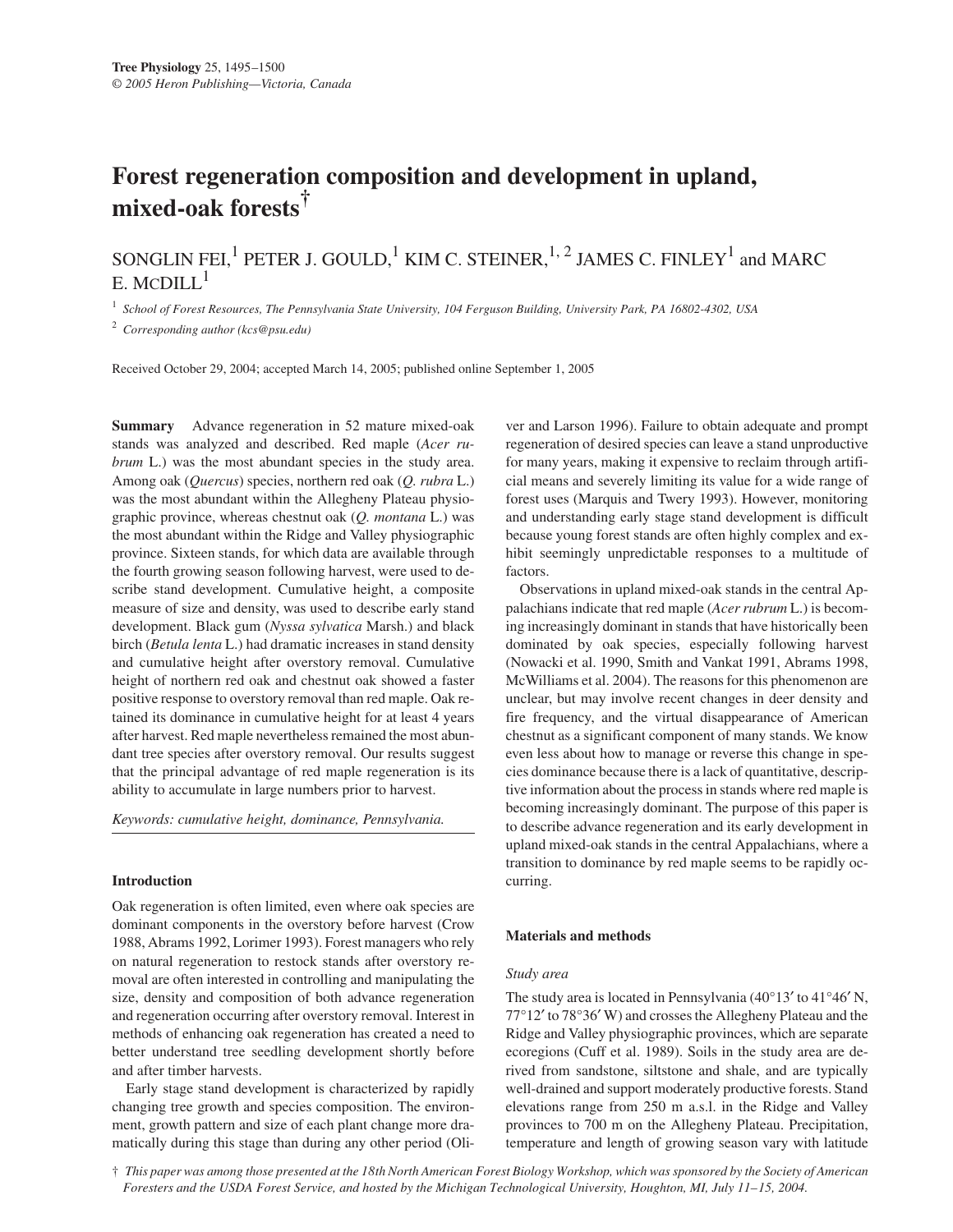and topography. Mean annual precipitation ranges from 960 to 1070 mm and mean annual temperature ranges from 8 to 11 °C. The length of the growing season ranges from 120 to 140 days in the northwest, and 140 to 180 days in the southeast.

#### *Data collection and analysis*

Field measurements were performed on 52 mixed-oak stands (> 50% of basal area in oak species) on a total area of 966 ha during 1996–2003. Seventeen stands are located on the Allegheny Plateau and 35 stands are in the Ridge and Valley provinces. Depending on stand size, 15 to 30 permanent circular plots with an 8.02-m radius  $(0.05 \text{ acre}, 202.3 \text{ m}^2)$  were installed in a square grid to represent the whole stand. Four permanent subplots with a 1.13-m radius  $(0.001 \text{ acre}, 4.047 \text{ m}^2)$ were established within each main plot in a systematic arrangement. In total, 5732 subplots were established in the study area. All 52 stands were measured about 1 year before harvest, and 16 stands were remeasured 1 and 4 years after overstory removal. Tree regeneration was recorded by height and by species on each subplot. All stands included in this study had or were scheduled for overstory removal (shelterwood or clear-cut) after the first assessment.

Mean density, cumulative height (CumHt) and occurrence frequency of advance regeneration were calculated for each species within each stand and across all stands. Cumulative height is defined as the total height of all the individuals of a species or species group per unit area. Cumulative height is analogous to other forest measurements, such as basal area, that incorporate both size and density into a single value. Mean stand CumHt was calculated as:

$$
\overline{\text{CumHt}} = \left( \sum_{i=0}^{k} \frac{\sum_{j=0}^{n} h_{ij}}{s} \right) \frac{1}{k} \quad (\text{m m}^{-2})
$$
 (1)

where *hij* is the height of *j*th seedling in *i*th subplot, *n* is number of seedlings in subplot *i*, *k* is the number of sample subplots, and  $S$  is the size of the subplot in  $m^2$ . Analysis of variance (ANOVA) was carried out to examine the difference in advance regeneration abundance between the two physiographical provinces based on mean stand CumHt. Mean stand CumHt of northern red oak (*Q. rubra* L.) and chestnut oak (*Q. montana* L.) were also mapped based on coordinates of stand centroids to illustrate the regional distributions of these species.

Sixteen stands for which data are available through the fourth growing season following harvest were used to describe stand development. Regeneration development of the three most abundant oak species (northern red oak, chestnut oak and white oak (*Q. alba* L.)) and non-oak species (red maple, black gum (*Nyssa sylvatica* Marsh.) and black birch (*Betula lenta* L.)) after harvest was summarized by density and size classes and by CumHt. Mean stand CumHt was used to describe the regeneration development of red maple and oak species. Linear regression equations were fit for CumHt of advance regeneration 1 year before harvest and 1 and 4 years after harvest. Because only three of the 16 stands are located on the Allegheny Plateau province, no attempt was made to examine the difference in regeneration development between the two physiographical provinces.

The percentage of subplots dominated by oak regeneration was calculated for each measurement period based on two criteria (CumHt and maximum height). Cumulative height dominance was calculated as the percentage of subplots where oak CumHt was greater than or equal to non-oak CumHt. Maximum height dominance was calculated as the percentage of subplots where the tallest stem of oak regeneration was taller than or equal to the tallest stem of any other tree species.

#### **Results**

### *Advance regeneration composition and distribution*

A total of 49 species or species groups were identified in the sampled subplots. Mean density, CumHt and occurrence frequency for the 15 most frequently encountered advance regeneration species are listed in Table 1. Advance regeneration was heavily dominated by red maple, which had markedly higher mean density, CumHt and occurrence frequency than other species in the advance regeneration cohort. Northern red oak and chestnut oak were the second and third most abundant regeneration in the study area, respectively. Northern red oak had a higher density and occurrence frequency than chestnut oak, but slightly less mean CumHt (i.e., chestnut oak seedlings were, on average, taller than northern red oak seedlings). White oak and black oak were the third and fourth most abundant oak species and ranked fifth and eighth, respectively,

Table 1. Mean density, cumulative height and occurrence frequency of the 15 most frequent advance tree regeneration species in 52 mixedoak stands in the central Appalachians.

| <b>Species</b>                                  | Density<br>$(\text{stems ha}^{-1})$ | Cumulative<br>height<br>$(m m^{-2})$ | Frequency<br>(%) |
|-------------------------------------------------|-------------------------------------|--------------------------------------|------------------|
| Acer rubrum                                     | 60,885                              | 0.699                                | 93.0             |
| Quercus rubra                                   | 8,154                               | 0.110                                | 45.7             |
| Quercus montana                                 | 6,128                               | 0.129                                | 28.9             |
| Amelanchier spp.                                | 2,125                               | 0.034                                | 23.3             |
| Quercus velutina Lam.                           | 964                                 | 0.019                                | 14.8             |
| Ouercus alba                                    | 1,730                               | 0.036                                | 12.6             |
| Acer pensylvanicum L.                           | 1,038                               | 0.038                                | 12.3             |
| Betula lenta                                    | 1,186                               | 0.032                                | 11.8             |
| <i>Sassafras albidum</i> (Nutt.)<br><b>Nees</b> | 766                                 | 0.013                                | 11.0             |
| Nyssa sylvatica                                 | 618                                 | 0.010                                | 10.0             |
| Prunus serotina J. F. Ehrh.                     | 692                                 | 0.010                                | 9.7              |
| Carya glabra (Mill.) Sweet                      | 198                                 | 0.003                                | 5.0              |
| Quercus coccinea Muenchh.                       | 222                                 | 0.007                                | 4.1              |
| Liriodendron tulipifera L.                      | 272                                 | 0.002                                | 3.8              |
| Pinus strobus L.                                | 148                                 | 0.012                                | 3.5              |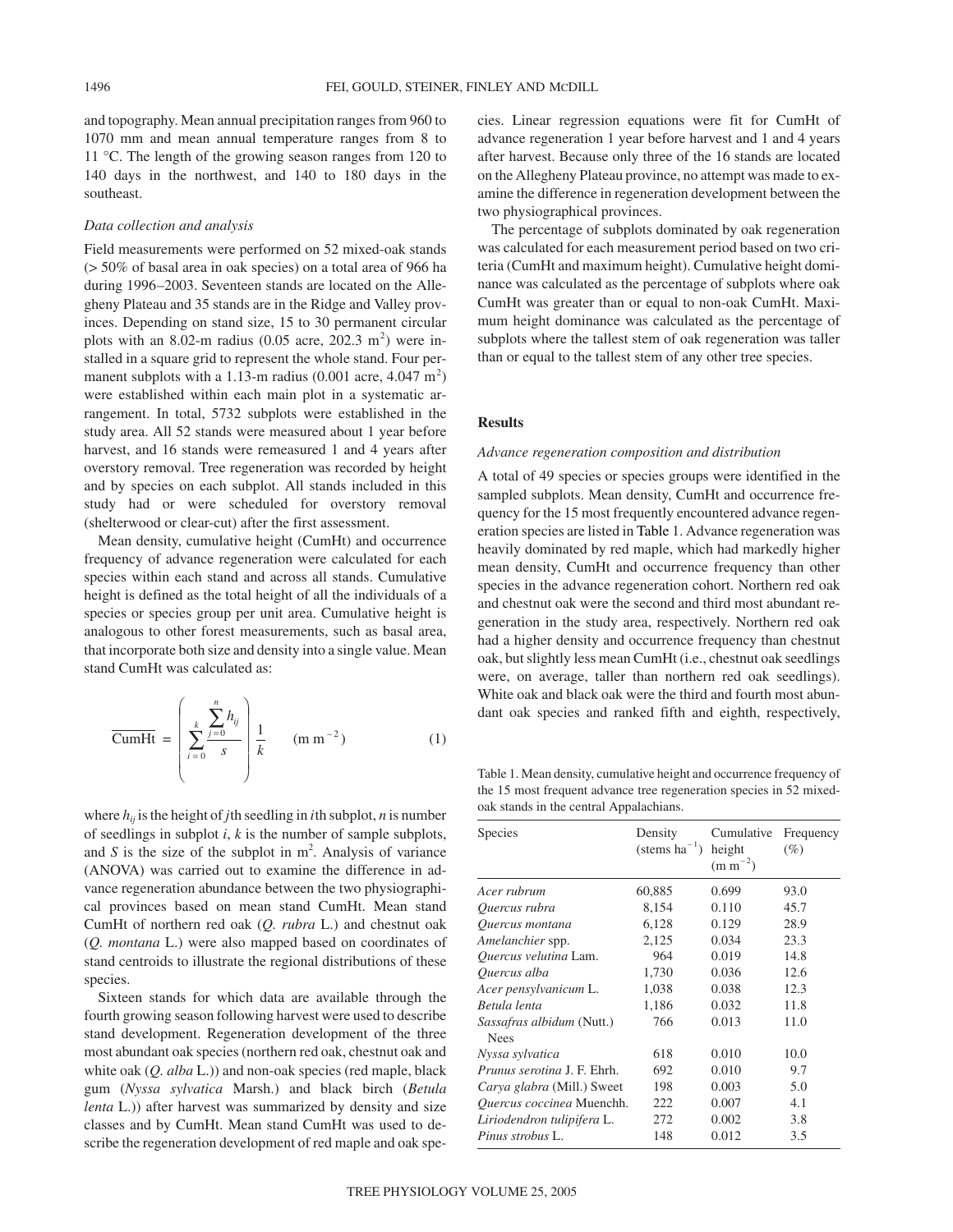# among all species in density. Overall, only 11 species occurred on more than 5% of subplots, and only three species (red maple, northern red oak and chestnut oak) occurred on > 25% of all subplots. About half of the advance regeneration species had mean densities of less than 10 stems  $ha^{-1}$ . Advance regeneration was diverse but dominated by a few species.

Regional differences in advance regeneration abundance were observed between the two physiographic provinces in the study area. Red maple was more abundant on the Allegheny Plateau than in the Ridge and Valley, although the difference was not significant  $(P = 0.07)$ . The three most abundant oak species, red oak, chestnut oak and white oak, showed significant differences in advance regeneration abundance between the two physiographic provinces  $(P < 0.05)$ . Regional distribution maps of northern red oak and chestnut oak are plotted in Figure 1. Red oak was more abundant on the Allegheny Plateau, and chestnut oak was more abundant in the Ridge and Valley. White oak had a similar distribution to chestnut oak.

### *Regeneration development*

Regeneration development of the three most abundant oak and non-oak species after harvest is summarized in Figure 2 by density and size class. Black gum and black birch densities increased rapidly, and were five to 10 times greater 4 years after harvest than before harvest. These species also experienced rapid height growth. About 12% of stems of black gum and black birch had developed into the largest size class (> 1.5 m) (313 and 470 stems  $ha^{-1}$ , respectively) 4 years after harvest, despite having few large stems  $(4 \text{ and } 42 \text{ stems ha}^{-1}, \text{respec-}$ tively) before harvest.

Red maple and northern red oak experienced a reduction in density in the first year after harvest, followed by a moderate recovery (Figure 2). Red maple densities declined by about one third, then recovered to about 80% of pre-harvest density  $(44,354 \text{ stems ha}^{-1})$ . Northern red oak densities declined by 20% and recovered to values somewhat higher than before harvest. Both red maple and northern red oak had < 0.5% of



Figure 1. Distribution of mean cumulative heights of northern red oak (left) and chestnut oak (right) advance regeneration in 52 mixed-oak stands in the Allegheny Plateau and Ridge and Valley physiographical provinces.

Figure 2. Change in regeneration density from before harvest (00) to 1 year after harvest (01) and 4 years after harvest (04) by height classes for red maple, black gum, black birch, northern red oak, white oak and chestnut oak for 16 mixed-oak stands.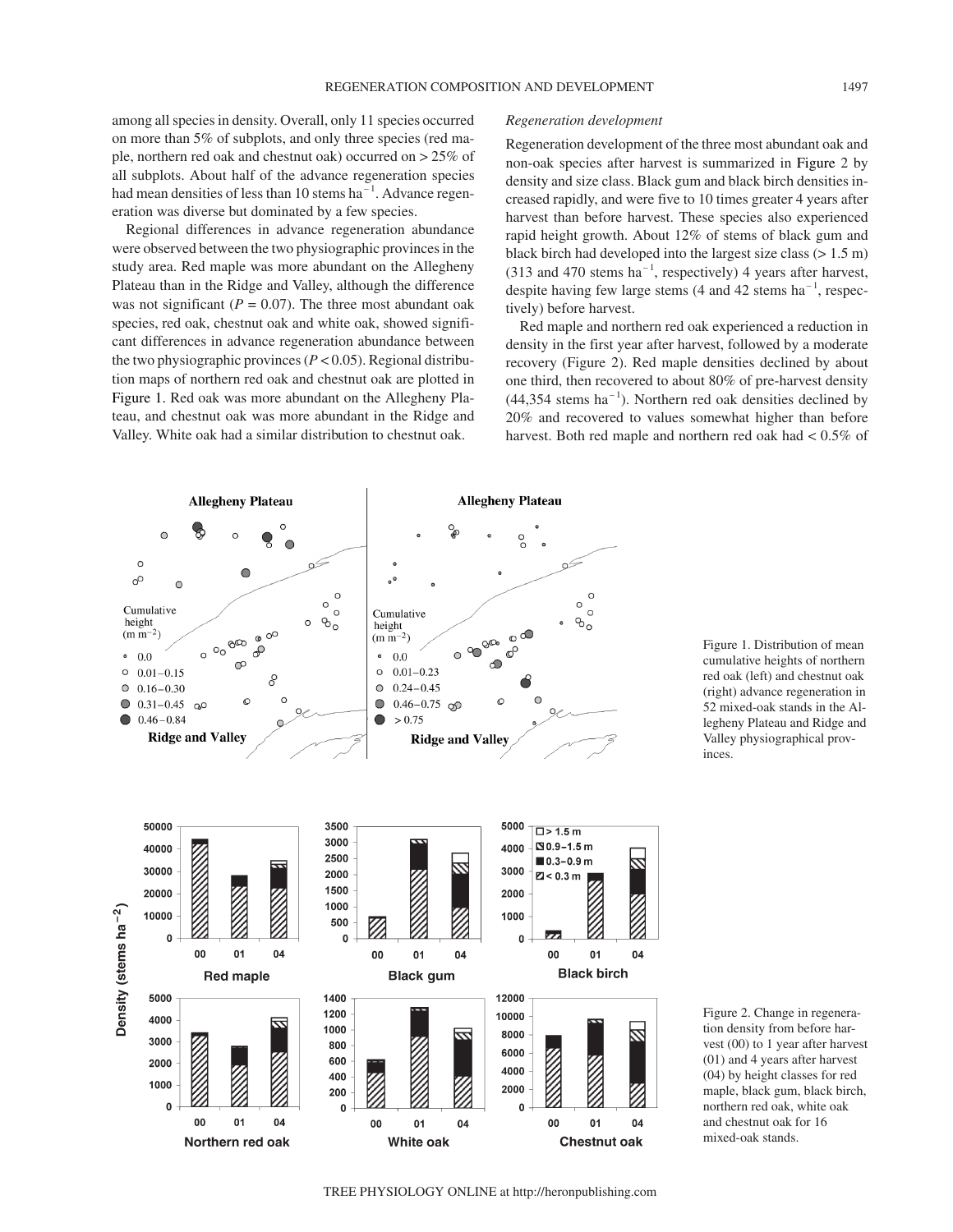stems in the largest height class (> 1.5 m) (213 and 16 stems  $ha^{-1}$ , respectively), but reached about 4% (1667 and 155 stems  $ha^{-1}$ , respectively) 4 years after harvest.

White oak and chestnut oak densities increased 1 year after harvest, but declined 4 years after harvest; however, densities of both species were higher 4 years after, than before, harvest. The percentage of chestnut oak in the largest size class increased from  $0.5\%$  (44 stems ha<sup>-1</sup>) before harvest to about  $10\%$  (913 stems ha<sup>-1</sup>) 4 years after harvest. The percentage of white oak in the largest size class remained nearly the same (around 4%), but the density increased from 17 to 56 stems  $ha^{-1}$ .

Mean CumHt development of the three most abundant oak and non-oak species is presented in Table 2. Mean CumHt for advance regeneration differs slightly from the values presented in Table 1 because of differences in sample size. All six species showed a monotonic increase in mean CumHt over time. Mean CumHts of black gum and black birch increased dramatically, reaching 12 to 20 times their pre-harvest values 4 years after harvest. Although there was little change in mean CumHt of red maple between 1 year before and 1 year after harvest, mean CumHt of red maple more than doubled between the first and fourth growing seasons after harvest, and was 2.6 times greater 4 years after harvest than before.

There were large increases in mean CumHt of northern red oak and chestnut oak at both 1 and 4 years after harvest. In northern red oak, mean CumHt was 1.6 times the pre-harvest value 1 year after harvest and 3.6 times 4 years after harvest. Mean CumHt of chestnut oak responded more rapidly to

Table 2. Mean cumulative height (CumHt) before harvest and 1 and 4 years after harvest of red maple (*Acer rubrum*), black gum (*Nyssa sylvatica*), black birch (*Betula lenta*), northern red oak (*Quercus rubra*), white oak (*Quercus alba*) and chestnut oak (*Quercus montana*) for 16 mixed-oak stands. Asterisks indicate mean CumHt within the same row not sharing same letters are significantly different at  $P < 0.05$  (repeated measures ANOVA was applied using stands as the subjects, mean separation was further carried out if assessment time was a significant factor).

| Species         | Mean cumulative height (m $m^{-2}$ ) |              |               |  |
|-----------------|--------------------------------------|--------------|---------------|--|
|                 | <b>Before</b>                        | 1 Year after | 4 Years after |  |
| Acer rubrum     | $0.573 a*$                           | 0.629a       | 1.496 b       |  |
| Nyssa sylvatica | 0.021a                               | $0.049$ ab   | 0.251 h       |  |
| Betula lenta    | 0.010a                               | $0.093$ ab   | 0.201 h       |  |
| Ouercus rubra   | 0.051a                               | $0.086$ ab   | 0.185h        |  |
| Ouercus alba    | 0.021a                               | 0.039a       | 0.056a        |  |
| Ouercus montana | 0.187a                               | $0.355$ ab   | 0.710 b       |  |

overstory removal than that of northern red oak, increasing to 1.9 times the pre-harvest value 1 year after harvest and 3.8 times 4 years after harvest. Mean CumHt for white oak increased over time, but the increase was not significant.

Regressions of CumHts of oak and red maple over time are plotted in Figure 3. The relationship between advance regeneration and regeneration 1 year after harvest was weaker than the relationship between regeneration 1 and 4 years after harvest. For red maple and oak, the coefficients of determination  $(r^2)$ for regressions of CumHts at 1 year before harvest versus



Figure 3. Regressions of cumulative height before harvest and 1 year after harvest (top), and between 1 and 4 years after harvest (bottom) for red maple (left column) and oak species (right column).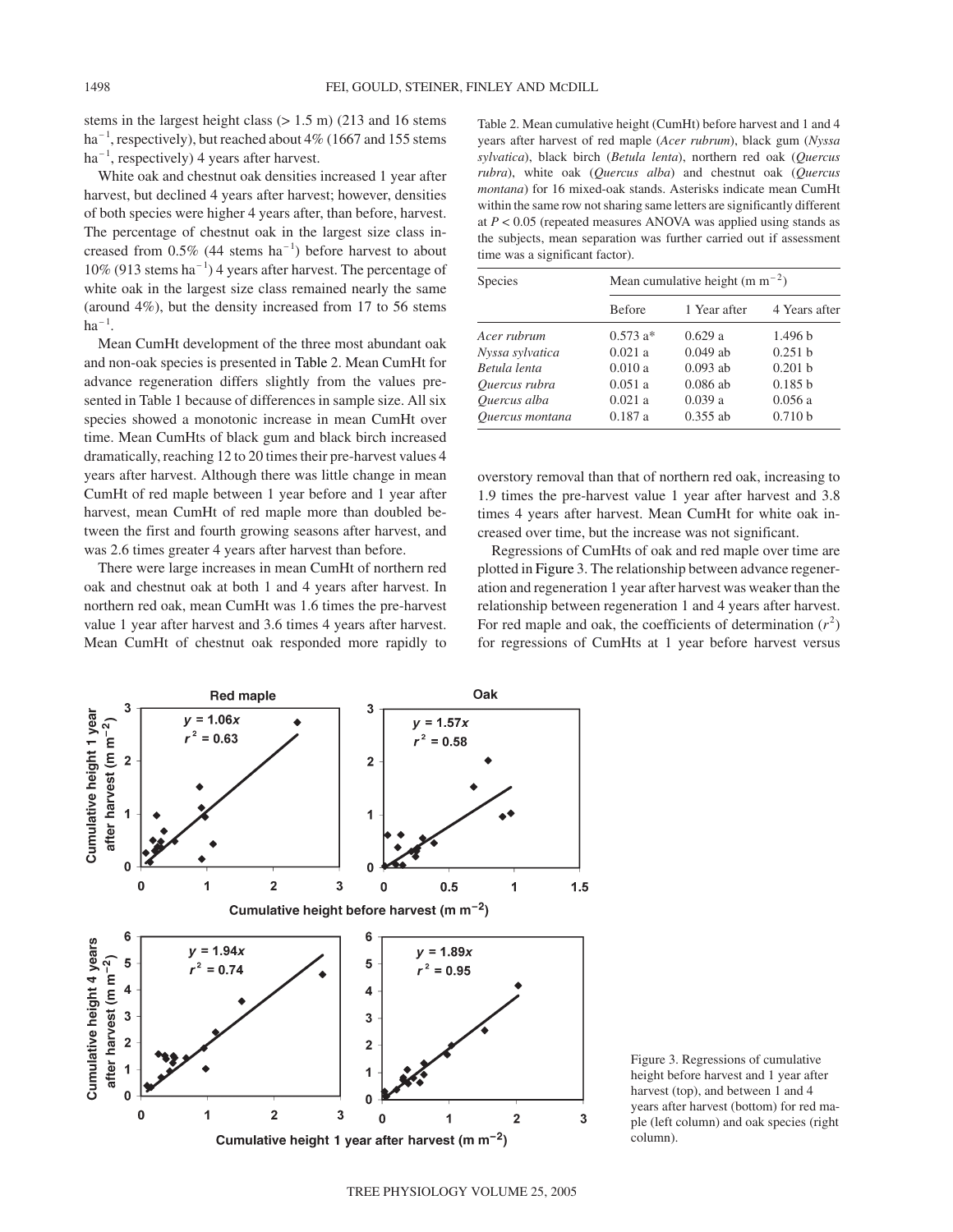1 year after harvest were 0.63 and 0.58, respectively. However,  $r<sup>2</sup>$  values were 0.74 and 0.95 for red maple and oak, respectively, for regressions of CumHts at 1 year versus 4 years after harvest. Only small variations between stands were observed for regressions between 1 and 4 years after harvest.

Figure 4 shows the percentage of plots dominated by oak species for each measurement period, based on CumHt and maximum height. Oak dominance assessed as maximum height was much more frequent than dominance based on CumHt in each measurement period. Percentage of subplots with oak CumHt greater than or equal to non-oak CumHt showed a slight increase 1 year after overstory removal, and then fell to its previous value 3 years later. The percentage of subplots where oak maximum height was greater than or equal to that of non-oak species decreased monotonically with time from 54 to 39%.

### **Discussion**

Advance regeneration abundance of red maple and oak species differed between the two physiographic provinces comprising the study area. Red maple and northern red oak are more abundant on the Allegheny Plateau, whereas chestnut oak and white oak are more abundant in the Ridge and Valley. These differences reflect differences between the physiographic provinces in general topography, geomorphic process, surficial geology, and soil and local climate, which can affect the composition, abundance and distribution of vegetation (Cleland 1993).

Our findings indicate that oak regeneration experiences two kinds of forest tree competitors. The first is typified by red maple. Red maple regeneration, on average, is not large, but has a significantly greater density than that of oak species, both before and after overstory removal. Red maple currently occupies space that would otherwise be occupied by oak. The presence of abundant red maple regeneration and sparse oak regeneration in the central Appalachians raises concerns about the success of oak regeneration in future stands in the region (Lorimer 1984). It has been widely observed that red maple





has increased in dominance and has become almost ubiquitous across sites in forests of eastern North America (Lorimer 1984, Abrams 1992, 1998). Red maple is a "super-generalist," having characteristics of both early and late successional species, and can thrive in most edaphic conditions because it has a low minimum requirement for nutrients and light (Abrams 1998). The second kind of competitor to oak regeneration is the fast-growing "invader" species, such as black gum and black birch. Although regeneration of both species is small and occurs at low density before harvest, it can increase dramatically in both size and density after harvest. Black birch, in particular, shows increasing dominance in young stands in the central Appalachians (McWilliams et al. 2004).

Although future stand composition is strongly a function of seedling size (Sander et al. 1984), seedling density cannot be ignored, and even small seedlings may contribute to future composition. Our results indicate that small oak seedlings  $(< 0.3$  m) can grow into larger size classes  $(> 1.5$  m) 4 years after overstory removal. Most of the large oak seedlings present 4 years after overstory removal had developed from the small advance regeneration. In similar stands, Ward and Stephens (1999) found that advance regeneration oak ranging from < 0.3 to 1.5 m in height can reach a dominant crown position 12 years after harvest.

Cumulative height, a composite measure of seedling size and density, provided a basis for reasonably deterministic models describing early stand development, especially for oak species after overstory removal. The CumHt data revealed two findings of particular interest. First, the two most abundant oak species (northern red oak and chestnut oak) exhibited a faster CumHt response to overstory removal than red maple. Second, the percentage of subplots dominated by oak, based on the CumHt criterion, has changed only slightly over time, indicating that oak regeneration has neither lost nor gained in overall dominance, even though the largest oak seedlings are usually not growing as fast as the largest seedlings of non-oak species.

### **Conclusions**

Advance regeneration in the study area is diverse but dominated by few species, mostly red maple, northern red oak and chestnut oak.

There are regional differences in oak regeneration abundance. Northern red oak is more abundant on the Allegheny Plateau, whereas chestnut oak and white oak are more abundant in the Ridge and Valley physiographical provinces.

Cumulative height, as a composite variable of size and density, summarizes post-harvest seedling development, especially for oak.

Small advanced oak regeneration contributes to new stand development, and oak species neither gain nor lose dominance in CumHt, at least during the first 4 years after harvest.

Black gum and black birch dramatically increase in both density and CumHt after harvest. Chestnut oak and northern red oak respond to overstory removal faster in CumHt than red maple.